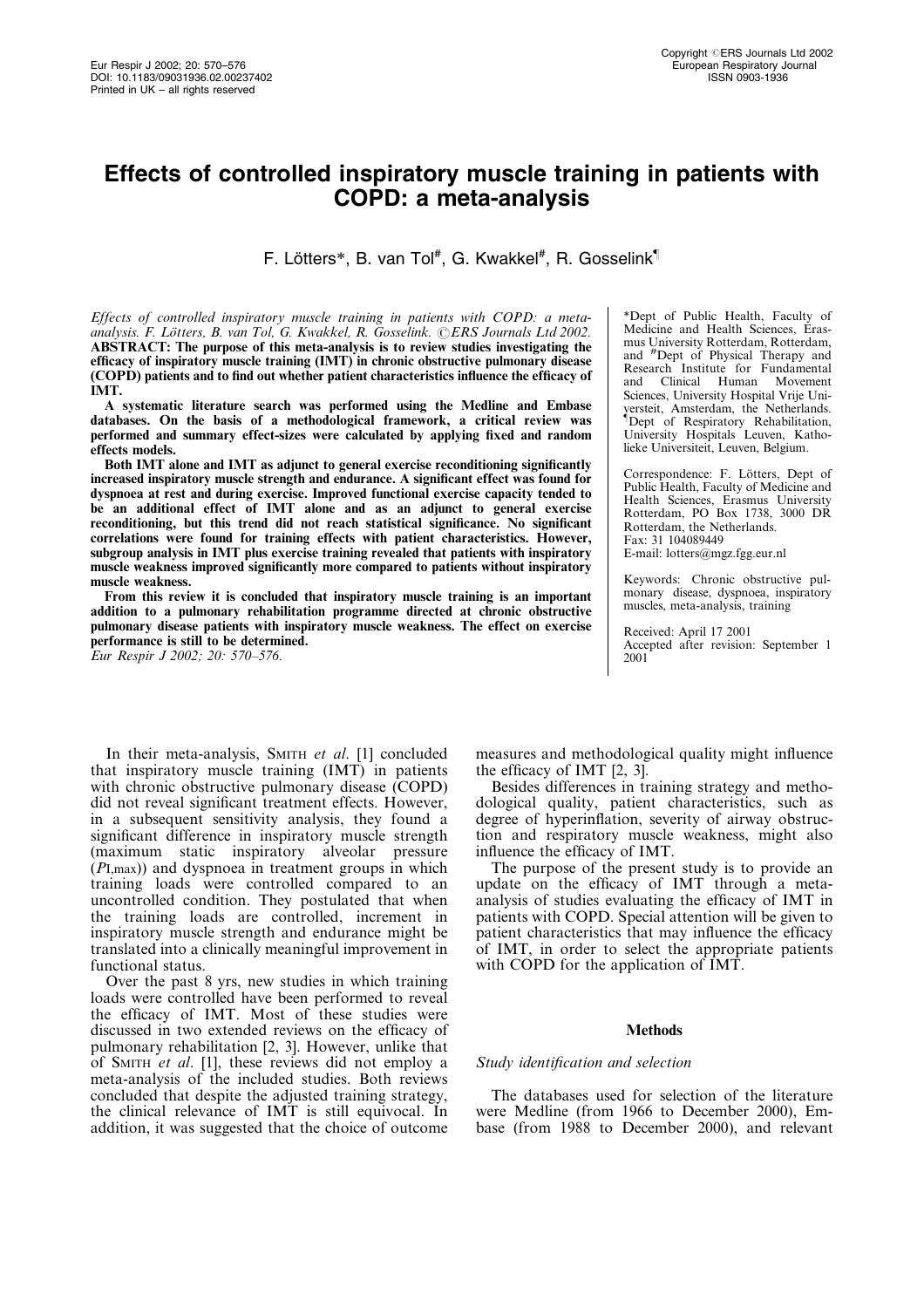references from peer reviewed articles. The keywords used in the literature search were: 1) respiratory muscles and synonyms; 2) COPD, chronic airflow limitation (CAL) or chronic airflow obstruction (CAO); 3) exercise or training; and 4) human. Literature was screened on title and/or abstract contents. Articles not written in English, Dutch or German were excluded. Studies also had to meet the following criteria. 1) The study must have involved a true experimentation (i.e. randomised controlled trial). 2) Only patients with COPD were studied. 3) Patients in the treatment group received inspiratory muscle training at an intensity of  $\geq 30\%$  PI, max [4, 5]. 4) Pulmonary function tests must have been conducted. 5) Outcomes were described in terms of PI,max inspiratory muscle endurance, dyspnoea rating, 6- or 12-min walking distance (6- or 12MWD) and/or heath-related quality of life.

# Critical review

The methodological quality of each of the included studies was evaluated by two independent reviewers (F. Lötters and B. van Tol) using a modification of the framework for methodological quality used by SMITH et al. [1] (table 1). Agreement regarding each criterion was evaluated by weighted Kappa statistic. Disagreements regarding methodological quality were resolved by discussion between the reviewers. When disagreement persisted, a third reviewer (R. Gooselink) made the final decision.

## Meta-analysis

The effect-size of each individual study was calculated by the difference between means of the treatment group and the control group after treatment, divided by the pooled SD of the post-treatment outcome measure of the treatment and control group [1, 6, 7]. The calculated effect-sizes were weighted for sample size and subsequently summarised to obtain a weighted summary effect-size (SES) [6, 7].

The homogeneity test statistic (Q-statistic) of each set of effect-sizes was examined to determine whether studies shared a common effect-size, the variance of which could only be explained by sampling error. If a significant heterogeneity between individual effect-sizes was found, a random effects model was applied [7, 8]. Outcomes of interest included PI,max, inspiratory muscle endurance (expressed in s or sustained  $\frac{6}{2}$  PI, max), functional exercise capacity (6MWD or 12MWD), maximal exercise capacity (oxygen consumption-peak, maximal minute ventilation  $(V_{E,\text{max}})$ , dyspnoea rating and heath-related quality of life measures.

In order to control for the effects of possible publication bias on calculated SESs, the Rosenthal's "File Drawer Method" was applied [9]. This method calculates the number of studies needed to achieve a p-value of  $>0.05$ .

Table 1. – Criteria for methodological quality<sup>#</sup>

|                                       | Score                 |
|---------------------------------------|-----------------------|
| Randomisation                         |                       |
| Randomisation procedure described     | 5                     |
| Randomisation procedure not           | 0                     |
| described (or unable to tell)         |                       |
| Similarity of groups                  |                       |
| Age, sex, FEV1, PI, max, walking      | $0-5$                 |
| distance                              |                       |
| Co-intervention                       |                       |
| Comparable frequency of visits        |                       |
| Comparable medication changes         |                       |
| Comparable number of intercurrent     | $0 - 5$ <sup>1</sup>  |
| illnesses                             |                       |
| Masking<br>Patient                    |                       |
|                                       |                       |
| Therapist<br>Researcher               | $0 - 5$ <sup>-1</sup> |
| Outcome measures                      |                       |
| Validity and/or reliability mentioned | 5                     |
| or referred to                        |                       |
| Validity and/or reliability not       | $\theta$              |
| mentioned or referred to              |                       |
| Compliance                            |                       |
| Training was supervised               | 5                     |
| Home programme with reporting         | $\overline{4}$        |
| diary and periodic control visit      |                       |
| Home programme with either diary      | 3                     |
| or periodic control visit             |                       |
| Compliance not measured               | $\theta$              |
| (or unable to tell)                   |                       |
| Exercise regime                       |                       |
| Adequate description of intensity,    | 5                     |
| duration and frequency in both        |                       |
| exercise and control group            |                       |
| No adequate description of intensity, | 0                     |
| duration and frequency                |                       |
| Follow-up                             |                       |
| 90-100% follow-up                     |                       |
| $80-89%$ follow-up                    | 5<br>3<br>1           |
| $<80\%$ subjects accounted for        |                       |
| Cannot tell                           | $\theta$              |

FEV1: forced expiratory volume in one second;  $P1$ <sub>tmax</sub>: maximum static inspiratory alveolar pressure. <sup>#</sup>: total score=40 points;  $\mathbb{I}$ : 5 for 3 out of 3, 4 for 2 out of 3, 3 for 1 out of  $\overline{3}$  and 0 for 0 out of 3.

#### Sensitivity analysis

The influence of the methodological quality of individual studies on SES was analysed through use of a weighting factor for each study. This weighting factor was calculated by dividing the quality score of each study by the maximum feasible score of 40 points. Subgroup analysis was performed for studies adding IMT to general exercise reconditioning and to trace whether the specificity of the training device (threshold loading or flow-resistive loading) influences the efficacy of IMT.

To determine possible prognostic characteristics of the effectiveness of IMT, Spearman rank correlation coefficients were calculated for baseline values (forced expiratory volume in one second (FEV1), forced residual capacity (FRC), PI,max and carbon dioxide tension in arterial blood  $(P<sub>a</sub>,CO<sub>2</sub>)$  and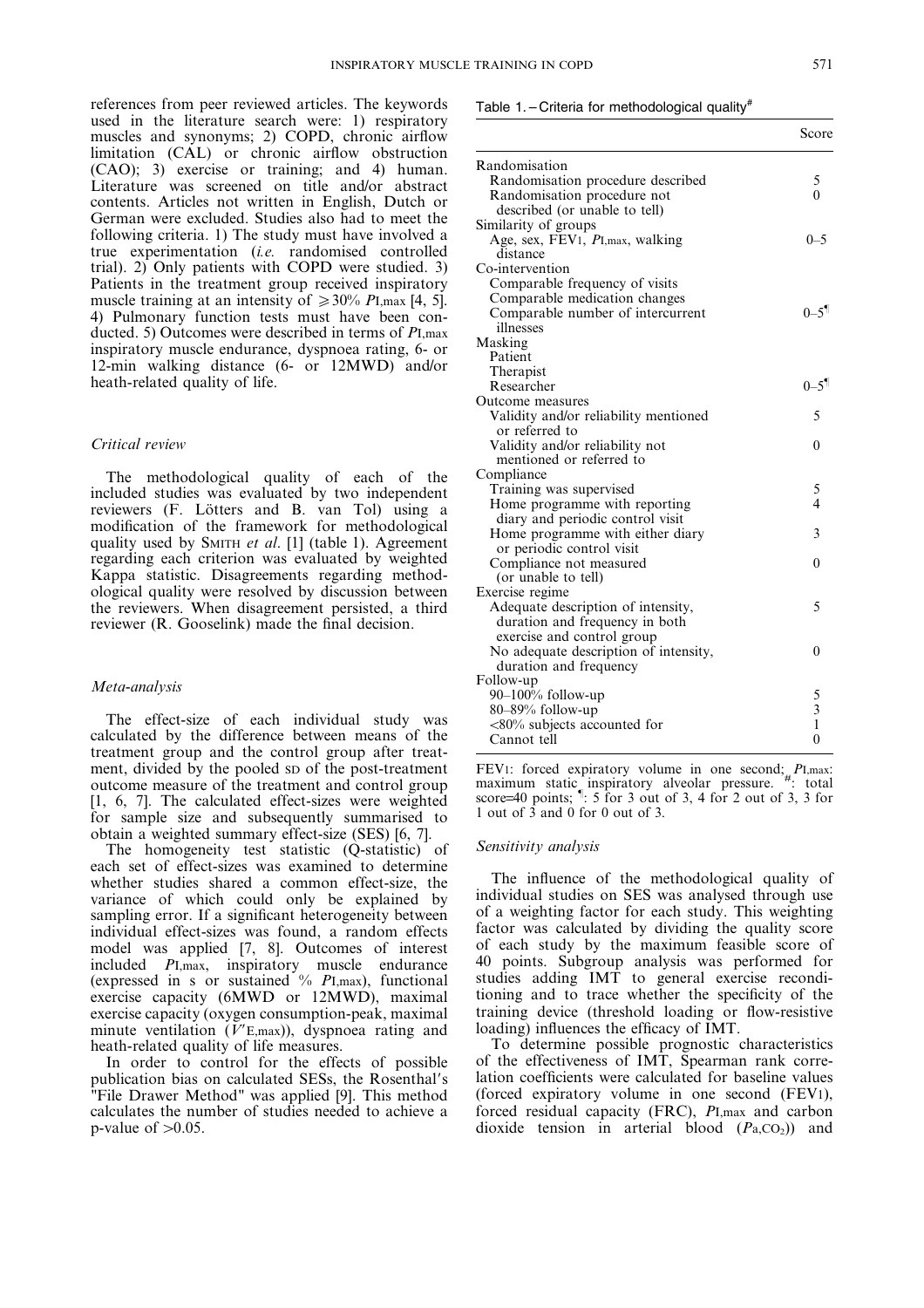improvements in inspiratory muscle strength and endurance in the treatment group.

# **Results**

#### Critical review

Fifty-seven studies were identified by the literature search. After screening these studies through use of the inclusion criteria, 15 studies were included in the present meta-analysis [10–24]. From these studies, five  $[10, 12-14, 17]$  had also been included in the metaanalysis of SMITH et al. [1]. From the initial 57 studies, 20 did not fulfil the criteria of COPD, 18 were not randomised controlled trails, 30 did not use a training intensity of  $\geq 30\%$  PI, max, six did not employ relevant pulmonary function tests, and in 12 studies no relevant outcome measures were used with regard to this meta-analysis.

The weighted Kappa on inter-observer agreement for the validity criteria varied from 0.59–1 (median 0.79). The methodological quality score varied from 12–31 (median 24) of the maximal feasible score of 40 points. The main methodological shortcomings were lack of an adequate description of randomisation procedure, no validity and reliability data of the used outcome measures mentioned, and absence of (double) blinding procedures.

The overall treatment group contained 200 subjects and the control group 183. The main patient characteristics of the overall treatment group were: age  $63\pm7$  (n=200), height  $170\pm8$  cm (n=73), weight 70 $\pm$ 13 kg (n=97), body mass index 25 $\pm$ 4 (n=65), FEV1 43 $\pm$ 15% (n=171), FRC 148 $\pm$ 42% (n=148), PI, max 71 $\pm$ 21% (n=200), and  $P_{a,CO_2}$  41 $\pm$ 6 mmHg (n=148). Pulmonary function variables were expressed in  $\%$ predicted using the normative data of QUANJER et al.

[25]. PI,max was normalised using normative data from ROCHESTER and ARORA [26]. PI,max was assessed with maximal inspiratory mouth pressures from residual volume (%) [11, 12, 14, 15, 17, 18, 24] or FRC (%) [10, 19–22]. In one study [23], the sniff test was used to determine transdiaphragmatic pressure as measurement of inspiratory muscle strength.

### Meta-analysis

Table 2 shows the results of the overall analysis. Significant SESs were found for inspiratory muscle strength, endurance and dyspnoea. Functional exercise capacity tended to be an additional effect of IMT, but this did not reach statistical significance (p=0.11).

Meta-analysis was not performed on health-related quality of life, since different outcome measures were used [12, 16–18], which hampers interpretation of the findings. DEKHUIJZEN et al.  $[12]$  used the SCL-90 and activities of daily living (ADL) list and found a significant improvement in both training and control groups, whereas no significant differences were observed between the groups. LARSON et al. [18] found similar results using the chronic respiratory disease questionnaire (CRQ)-dyspnoea scale and the CRQ fatigue scale. In the other two studies, which used the Sickness Impact Profile, no significant effect on heath-related quality of life was found [16, 17].

None of the baseline values of pulmonary function, inspiratory muscle strength and  $P_{a,CO_2}$  were significantly related to improvements in inspiratory muscle strength or inspiratory muscle endurance.

In the overall analysis, the homogeneity test statistic (Q-statistic) was not significant for all outcomes (table 2). This implies that effect-sizes were homogeneous between studies, when compared with the variance within studies involved. After weighting for

Table 2. – Overall results of the meta-analysis using the fixed effect model

| Outcome measure                                      | <b>Studies</b><br>n | Weighted<br>averaged effect-size | Natural<br>units                    | 95%<br><b>CI</b> | Z-statistic | Homogeneity<br>O-statistic | <b>Studies</b><br>needed <sup>#</sup> $n$ |
|------------------------------------------------------|---------------------|----------------------------------|-------------------------------------|------------------|-------------|----------------------------|-------------------------------------------|
| Inspiratory muscle<br>strength $P_{\text{I,max}}$    | 15                  | 0.56                             | $10.5 \text{ cm}H2O$                | $0.35 - 0.77$    | $5.27*$     | 16.83                      | $\geqslant$ 77                            |
| Inspiratory muscle<br>endurance MVV                  | 4                   | 0.21                             | 2.8 L $\cdot$ min <sup>-1</sup>     | $-0.29 - 0.70$   | 0.82        | 1.38                       |                                           |
| Inspiratory muscle<br>endurance s                    | 7                   | 0.41                             | 154.2 s                             | $0.14 - 0.68$    | $2.94**$    | 6.67                       | $\geqslant$ 14                            |
| Inspiratory muscle<br>endurance $\text{cm}H_2O$      | 4                   | 1.16                             | $10.3 \text{ cm}H2O$                | $0.67 - 0.15$    | $4.67*$     | 5.39                       | $\geqslant$ 10                            |
| Functional exercise<br>capacity 6- or<br>12MWD       | 8                   | 0.22                             | 48.1 m                              | $-0.05 - 0.48$   | 1.58        | 2.58                       |                                           |
| Laboratory exercise<br>capacity $V'O_{2,\text{max}}$ | 5                   | 0.04                             | $-0.04$ L $\cdot$ min <sup>-1</sup> | $-0.36 - 0.29$   | $-0.24$     | 2.50                       |                                           |
| Laboratory Exercise<br>capacity $V'E, max$           | 5                   | 0.03                             | $-1.5$ L $\cdot$ min <sup>-1</sup>  | $-0.03 - 0.35$   | 0.16        | 5.49                       |                                           |
| Dyspnea-Borg<br>exercise-related                     | 5                   | $-0.55$                          | $-1.5$                              | $-0.90 - 0.19$   | $-3.10**$   | 3.69                       | $\geqslant$ 10                            |
| Dyspnoea-TDI rest                                    | $\overline{2}$      | 2.3                              | 2.7                                 | $1.44 - 3.15$    | $5.28**$    | 4.14                       | $\geqslant$ 14                            |

CI: confidence interval; PI,max: maximum static inspiratory alveolar pressure; MVV: maximal voluntary ventilation; 6- or 12MWD: 6- or 12-min walking distance;  $V'O<sub>2</sub> max$ : maximal oxygen consumption;  $V'E<sub>1</sub> max$ : maximal minute ventilation; TDI: transitional dyspnoea index.  $\#$ : studies needed for p $>0.05$ ; \*\*: p<0.01; \*\*\*: p<0.001.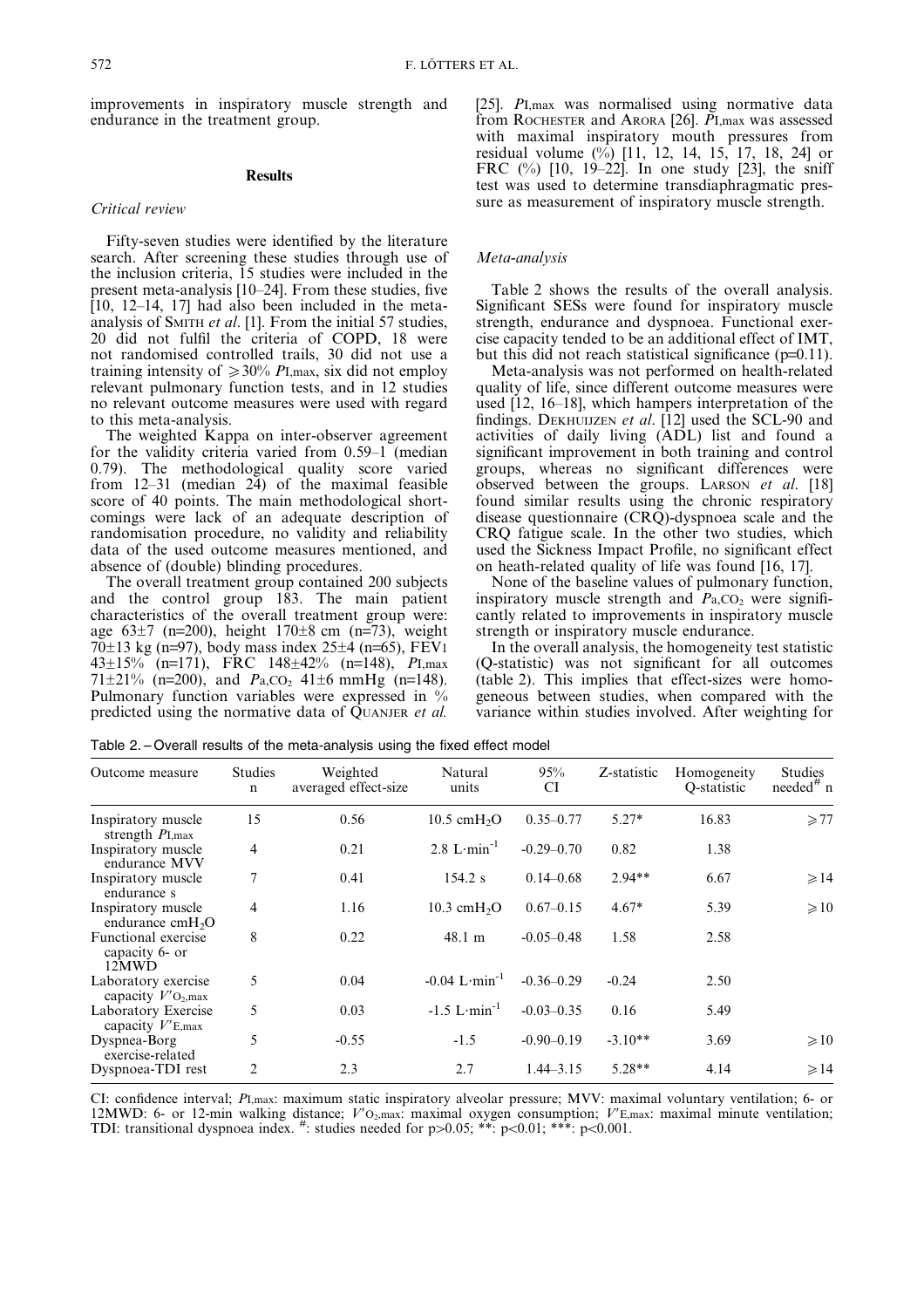differences in methodological quality, sensitivity analysis showed almost identical SESs and concomitant confidence intervals for all outcomes.

In the 15 studies included, two types of inspiratory muscle loading were applied: targeted resistive training [10, 12, 14, 15, 20] and training with a threshold loading device [11, 13, 16–19, 21–24]. Subgroup analysis revealed that there were no differences in the outcome of inspiratory muscle strength (Chisquared= $0.009$ ,  $p=0.93$  and inspiratory muscle endurance (Chi-squared=0.36, p=0.55) regarding the different types of training.

## Inspiratory muscle training as an adjunct to general exercise reconditioning

The subgroup analysis of studies adding IMT to general exercise reconditioning revealed significantly weighted SESs of inspiratory muscle strength and endurance (table 3). No additional effect on functional exercise capacity was observed (p=0.34). Due to the significantly heterogeneous outcome for inspiratory muscle strength (Chi-squared=13.28,  $p<0.05$ ), a subgroup analysis was conducted. The six studies were divided into studies with inspiratory muscle weakness (indicated by a mean baseline  $P_{\text{I,max}} \le 60 \text{ cm} + 50 \text{ [27]}$ ) and one without inspiratory muscle weakness. In this analysis, both subgroups showed homogeneity. The two groups differed significantly in improvement in inspiratory muscle strength (Chi-squared=8.81,  $p<0.01$ ). Inspiratory muscle strength improved significantly in the group with inspiratory muscle weakness (16 cmH<sub>2</sub>O,  $z=4.08$ , p<0.001), but not in the group without inspiratory muscle weakness  $(-3 \text{ cmH}_20, z=0.61, p=0.54)$  (fig. 1a).

Because of the initial heterogeneity, the same analysis was conducted using the random effect model. There was an improvement in PI, max  $(SES=0.45, confidence interval=0.09-0.99)$  in this analysis, but this did not reach statistical significance because of the wide variance  $(z=1.63, p=0.10)$ . However, the subgroups still differed significantly (Chi-squared=5.75,  $p<0.05$ ) (table 4).



Fig. 1. – Weighted summary effect-sizes of a) inspiratory muscle strength and b) functional exercise capacity (SD units) for the studies with general exercise reconditioning plus inspiratory muscle training. Subgroups were divided on the basis of their baseline maximum static inspiratory alveolar pressue (PI,max)  $(>60 \text{ cmH}_2O:$  without inspiratory muscle weakness;  $\leq 60 \text{ cmH}_2O:$ with inspiratory muscle weakness). The horizontal lines indicate the 95% confidence intervals of the outcomes. The diamonds indicate the weighted summary effect-sizes of the groups.

The mean weighted effect-size of functional exercise capacity for the group with inspiratory muscle weakness was  $0.33$   $(z=1.17, p=0.24)$  and  $-0.02$ 

Table 3. – Subgroup analysis of general exercise reconditioning plus inspiratory muscle training versus general exercise reconditioning alone using the fixed-effect model

| Outcome measure                                      | <b>Studies</b><br>n | Weighted averaged<br>effect-size | Natural<br>units                    | 95%<br>CI      | Z-statistic | Homogeneity<br>O-statistic |
|------------------------------------------------------|---------------------|----------------------------------|-------------------------------------|----------------|-------------|----------------------------|
| Inspiratory muscle<br>strength $P_{\text{I,max}}$    | 6                   | 0.47                             | $6.7 \text{ cmH}_2$ O               | $0.15 - 0.79$  | $2.88**$    | 13.28*                     |
| Inspiratory muscle<br>endurance MVV                  | $\overline{c}$      | $-0.03$                          | $-0.95$ L $\cdot$ min <sup>-1</sup> | $-0.77-0.72$   | $-0.07$     | 0.14                       |
| Inspiratory muscle<br>endurance in s                 | 3                   | 0.55                             | 164.4 s                             | $0.14 - 0.97$  | $2.61**$    | 0.09                       |
| Functional exercise<br>capacity 6- or 12MWD          | 4                   | 0.20                             | 54 m                                | $-0.21 - 0.61$ | 0.95        | 0.79                       |
| Laboratory exercise<br>capacity $V'O_{2,\text{max}}$ | 3                   | $-0.17$                          | $-0.01$ L $\cdot$ min <sup>-1</sup> | $-0.69 - 0.35$ | $-0.63$     | 0.16                       |
| Laboratory exercise<br>capacity $V'E, max$           | 3                   | $-0.10$                          | 1.2 $L \cdot min^{-1}$              | $-0.61 - 0.42$ | $-0.38$     | 0.01                       |

CI: confidence interval; PI,max: maximum static inspiratory alveolar pressure; MVV: maximal voluntary ventilation; 6- or 12MWD: 6- or 12-min walking distance;  $V'O_{2, \text{max}}$ : maximal oxygen consumption;  $V'E$ , maximal minute ventilation. \*: p<0.05; \*\*: p<0.01.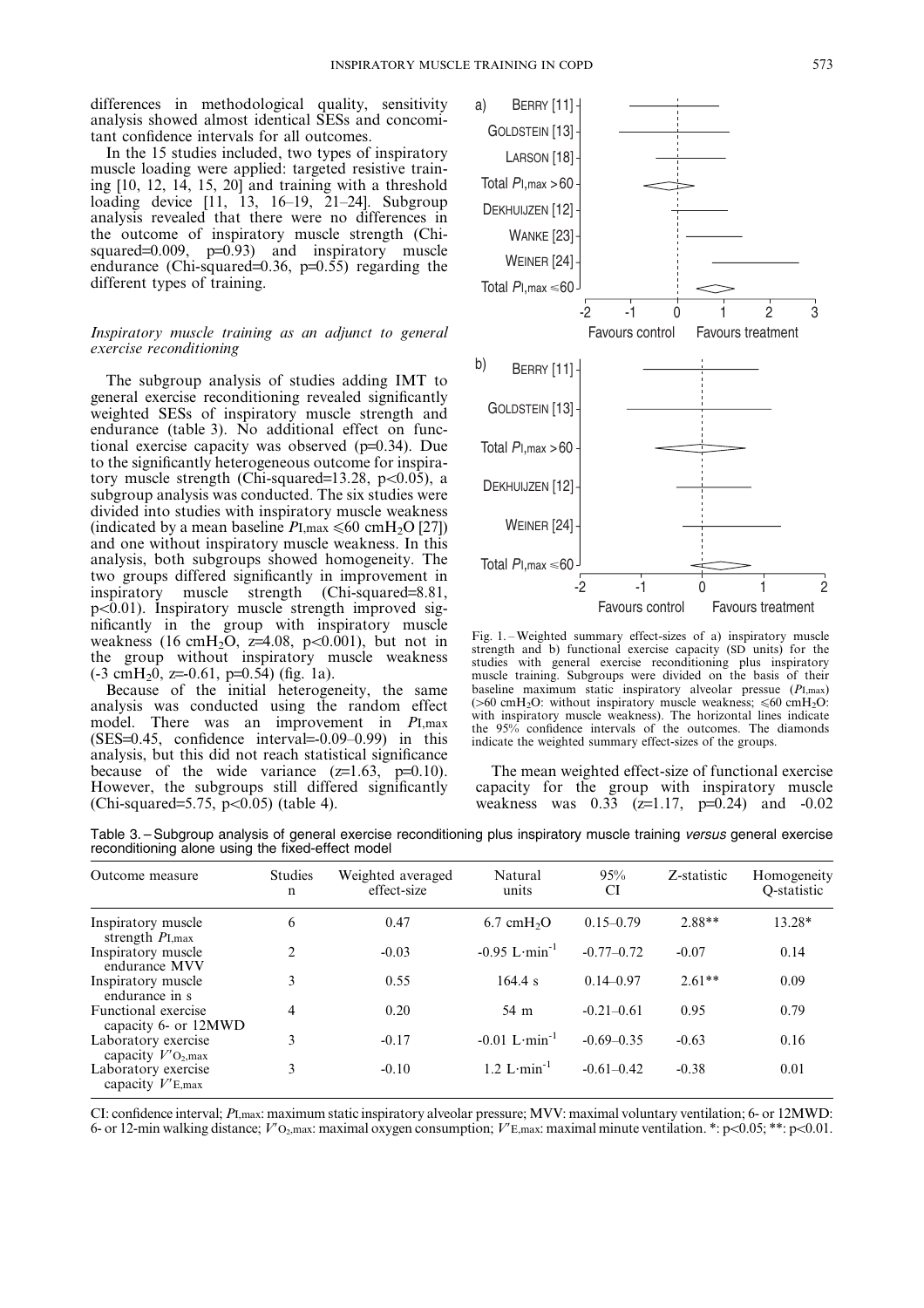$(z=0.06, p=0.95)$  for the group without inspiratory muscle weakness (fig. 1b). This difference, however, was not statistically significant, probably due to the large variability in data.

# **Discussion**

From the present meta-analysis it can be concluded that IMT alone significantly improves inspiratory muscle strength and endurance, whereas the sensation of dyspnoea significantly decreases in patients with COPD. No significant additional effects of IMT on exercise performance were found. Patient characteristics, such as hyperinflation and degree of severity, and the training device used did not have any effect on the efficacy of IMT. A subgroup analysis of IMT as an adjunct to general exercise reconditioning revealed that inspiratory muscle weakness appeared to play an important role in the efficacy of IMT.

#### Potential errors in meta-analysis

Despite some shortcomings in study design, the SESs of all outcomes did not change when methodological quality was used as a weighting factor. A potential problem of conducting a meta-analysis might be the pooling of data from trials with different patient characteristics. However, in the overall analysis, the outcomes were homogeneous with respect to patient characteristics, as indicated by the homogeneity test statistic (Q), justifying the application of a fixed effects model. However, in the subgroup analysis of IMT as an adjunct to general exercise reconditioning, the outcome of inspiratory muscle strength appeared to be significantly heterogeneous, indicating that the studies did not have a common population effect-size regarding the outcome for inspiratory muscle strength. Additional analysis revealed a significant difference in outcome for inspiratory muscle strength in studies that included patients with inspiratory muscle weakness, as indicated by a mean baseline  $P_{\text{I,max}}$  of  $\leq 60 \text{ cm} + 120 \text{ [12, 23, 24]},$ compared to those that included patients with no inspiratory muscle weakness [11, 13, 18] (fig. 1a).

Further analysis of these subgroups indicates that weakness of the inspiratory muscles might be an important prognostic factor of the efficacy of IMT. This finding further confirms that patient selection plays a key role in the efficacy of IMT. Additional analysis revealed that  $\sim$ 25 unpublished studies (range

10–77) with an average effect of zero are needed to reverse the findings of the present study (table 2).

# Efficacy of inspiratory muscle training alone

The findings of the present meta-analysis are in contrast with the findings of SMITH *et al.* [1]. In their meta-analysis, no significant effects of inspiratory muscle strength, endurance and dyspnoea were observed in the overall analysis. However, in their meta-analysis only five out of 17 studies controlled for training load, whereas in the present meta-analysis controlling the training load was a feature in all studies involved.

The result of an increasing PI,max and a concomitant decrease in dyspnoea sensation corresponds with the observed inverse relationship between PI,max and dyspnoea [28–30]. This conclusion supports the suggestion in the joint American College of Chest Physicians and American Association of Cardiovascular and Pulmonary Rehabilitation evidence-based guidelines that IMT might be considered in patients with decreased inspiratory muscle strength and breathlessness [2].

No correlation was found between patient characteristics and improvements in inspiratory muscle strength and endurance when using Spearman rank correlation coefficients. This finding is probably due to the low number of studies  $(n \leq 15)$  in which the Spearmean rank coefficients were calculated. Furthermore, the Spearman rank coefficients could only be calculated by using the means of the variables of whole studies and not individual patient data, which may have masked a possible association between effects and patient characteristics.

There is no evidence to support resistive or threshold loading as the training method of choice. Resistive breathing has the disadvantage that the inspiratory pressure is flow dependent [10]. Threshold loading has the advantage of being independent of inspiratory flow rate [31]. However, it requires a build up of negative pressure before flow occurs, and hence, is inertive in nature. BELMAN et al. [32] showed that similar work loads were obtained during resistive loading and threshold loading. Threshold loading enhances velocity of inspiratory muscle contraction [22]. This is a favourable alteration of the breathing pattern as it shortens inspiratory time and increases time for exhalation and relaxation. Whether resistive loading or this inertive

Table 4. – Subgroup analysis of general exercise reconditioning plus inspiratory muscle training versus general exercise reconditioning alone, for the outcome inspiratory muscle strength maximum static inspiratory alveolar pressure  $(P_{1,\text{max}})$ using the random-effect model

| Baseline values<br>$P_{\text{I,max}}$ | <b>Studies</b> | Weighted averaged<br>effect-size | Natural units           | $95\%$ CI      | Z-statistic | O-between |
|---------------------------------------|----------------|----------------------------------|-------------------------|----------------|-------------|-----------|
| Total group                           |                | 0.45                             | $6.7 \text{ cmH}_2$ O   | $-0.09 - 0.99$ | 1.63        |           |
| Group 1                               |                | 0.93                             | 16 cm $H2O$             | $0.20 - 1.66$  | $2.51**$    | $5.75*$   |
| Group 2                               |                | $-0.14$                          | $-3$ cmH <sub>2</sub> O | $-0.95 - 0.67$ | $-0.35$     |           |

CI: confidence intervals. Group 1:  $P1$ ,  $max \le 60$  cmH<sub>2</sub>O; Group 2:  $P1$ ,  $max > 60$  cmH<sub>2</sub>O. \*: p $< 0.05$ ; \*\*: p $< 0.01$ .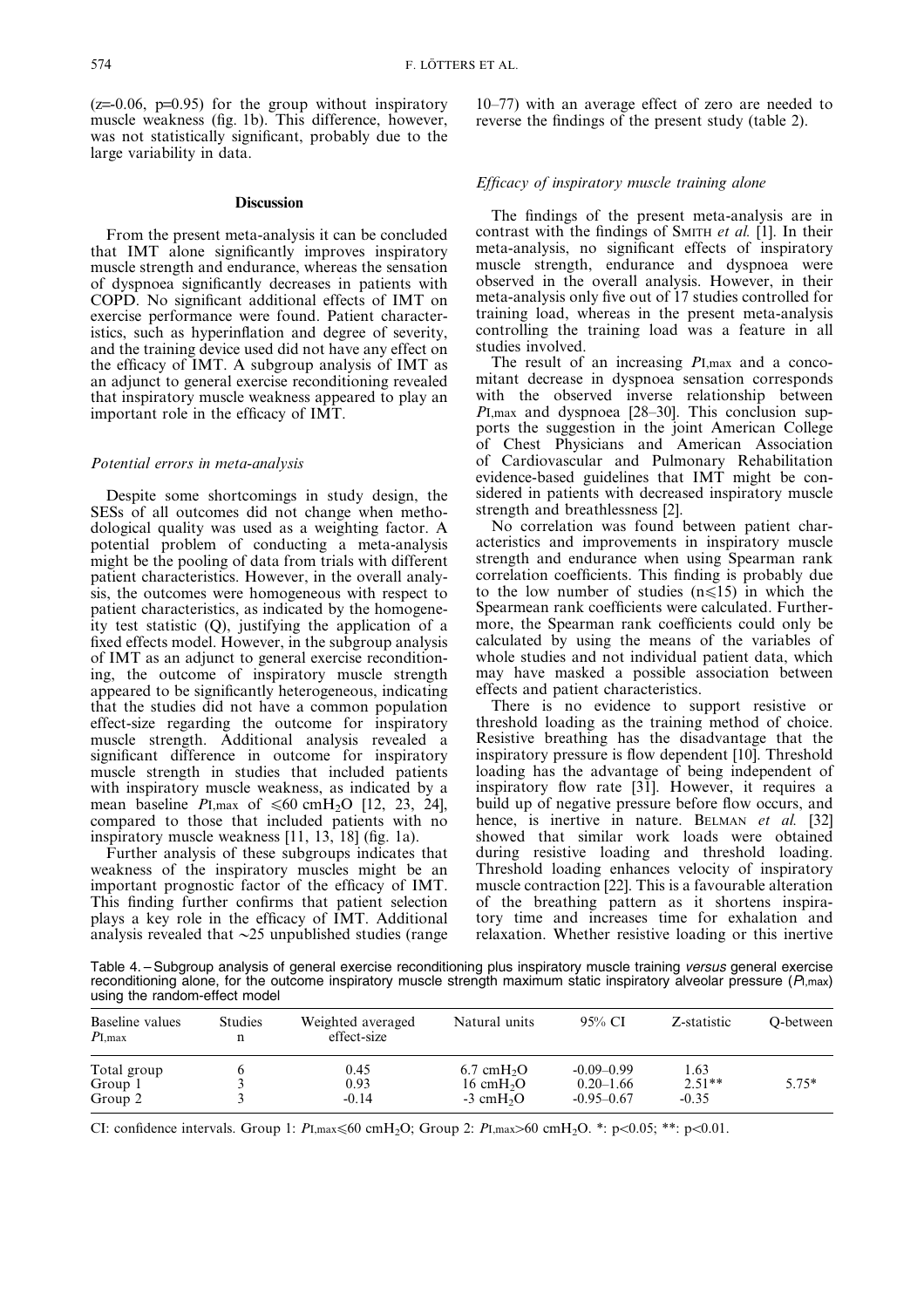loading produces different training effects, remains to be studied.

# Efficacy of inspiratory muscle training as an adjunct to general exercise reconditioning

From the present meta-analysis, IMT plus general exercise reconditioning appeared to have strong significant training effects on inspiratory muscle strength and endurance, especially in patients with inspiratory muscle weakness.

Only two studies from the subgroup analysis measured exercise-related dyspnoea [11, 18]. Neither study found a significant decrease in dyspnoea after IMT, which was probably due to the high baseline *PI,max (79% [11] and 85-110% [18]), suggesting that* inspiratory muscle performance was probably not the primary cause of dyspnoea in these patients.

Improvement in exercise performance in patients with muscle weakness tended to be higher, but failed to reach statistical significance. The small number of studies involved in this subgroup analysis might have affected this. However, the data from this meta-analysis give some indication that IMT as an adjunct to general exercise reconditioning has a beneficial effect on functional exercise capacity in patients with inspiratory muscle weakness.

#### Functional exercise capacity

Improved functional exercise capacity tended to be an additional effect of IMT (alone and as an adjunct to general exercise reconditioning), but this trend did not reach statistical significance. This might be due to the fact that ventilatory limitation during exercise, indicated by a rising  $P_{a,CO_2}$  during exercise [33] and/or an increase of the  $V'E/maximal$  voluntary ventilation (MVV) ratio  $>70\%$  during exercise [34], was used as a selection criterion in only three of the 15 studies included [12, 18, 19]. These three studies all found a significant increase in functional exercise capacity after IMT as an adjunct to general exercise reconditioning. The findings in the present metaanalysis were supported by those in a recent study by SCHERER et al. [35], in which a strong significant increase in functional exercise capacity after IMT in a group of COPD patients with ventilatory limitation  $(V'E/MVV=85%)$  was found in favour of the treatment group. However, it must be stated that the training used in this study (normocapnic hyperpneu) differed from the training used in the studies included in the current meta-analysis. A study by SONNE and DAVIS [36] also showed that exercise capacity was significantly increased after IMT in patients with ventilatory limitation ( $V'E/MVV > 80\%$ ) [36]. Accordingly, it is possible that IMT in the other studies was applied to patients in whom inspiratory muscle performance was not the limiting factor of exercise capacity. In the study by BERRY et al. [11], no significant effect of IMT on exercise capacity was found. This was probably due to the fact that the treatment group was not ventilatorily limited  $(V'E/MVV=51%)$  and had no inspiratory muscle weakness (baseline PI,max 79% pred). In the study by LARSON et al. [18], a ventilatory limitation was found in the treatment group, but the baseline PI,max was 85–110% pred, indicating that inspiratory muscle weakness was not the primary cause of the ventilatory limitation during exercise.

The small effect of IMT on functional exercise capacity might also be explained by other physiological factors, such as peripheral muscle weakness [37], or limitations in blood flow directed to the peripheral muscles and oxygen extraction during general exercise reconditioning [38]. However, neither of the included studies addressed this problem. For a better understanding of the limitation that affects functional exercise capacity, these factors have to be considered in future research.

# Conclusions and practical implications of the findings

IMT significantly increased inspiratory muscle strength and inspiratory muscle endurance. In addition, a clinically significant decrease in dyspnoea sensation at rest and during exercise was observed after IMT.

Improved functional exercise capacity tended to be an additional effect of IMT alone and of IMT as an adjunct to general exercise reconditioning, but this trend did not reach statistical significance. It was therefore shown that inspiratory muscle weakness ( $P_{\text{I,max}} \leq 60 \text{ cm} + 120$ ) plays a key role in the efficacy of IMT. The role of ventilatory limitation on the efficacy of IMT is still to be determined.

From the present meta-analysis it can be stated that inspiratory muscle training is a meaningful addition to pulmonary rehabilitation programmes directed at chronic obstructive pulmonary disease patients with inspiratory muscle weakness. Future studies evaluating the efficacy of inspiratory muscle training should select patients using these criterion.

> Acknowledgements. The authors would like to thank M.J. Berry for providing pre- and post-training data, so that it could be included in the present meta-analysis.

#### **References**

- 1. Smith K, Cook D, Guyatt GH, Madhavan J, Oxman AD. Respiratory muscle training in chronic airflow limitation: a meta-analysis. Am Rev Respir Dis 1992; 145: 533–539.
- 2. Ries A, Kaplan RM, Limberg TM, Prewitt LM. Pulmonary rehabilitation: joint ACCP/AACVPR evidence-based guidelines. ACCP/AACVPR Pulmonary Rehabilitation Guidelines Panel. American College of Chest Physicians. American Association of Cardiovascular and Pulmonary Rehabilitation. Chest 1997; 112: 1363–1396.
- 3. Lacasse Y, Guyatt GH, Goldstein RS. The components of a respiratory rehabilitation program: a systematic overview. Chest 1997; 111: 1077–1088.